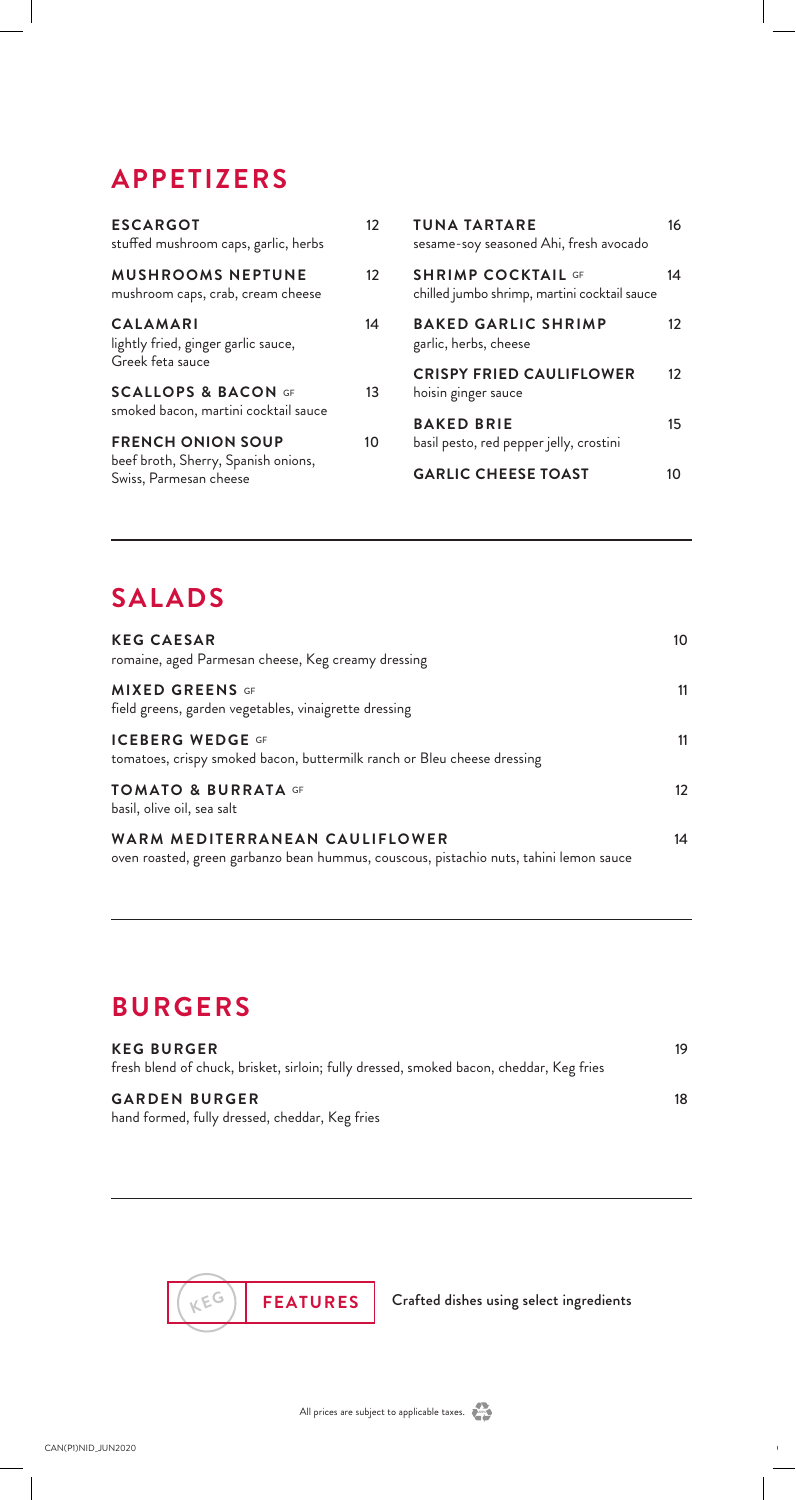## **STEAK + PRIME RIB**

*Well trimmed, aged for extra flavour and tenderness, cooked to perfection with Keg seasoning.*

| PRIME RIB horseradish, red wine herb jus                               | $(10 \text{ oz})$ 33 • $(14 \text{ oz})$ 37                      |
|------------------------------------------------------------------------|------------------------------------------------------------------|
| <b>TOP SIRLOIN GF</b>                                                  | $(6 \text{ oz})$ 26 • $(8 \text{ oz})$ 29 • $(12 \text{ oz})$ 34 |
| FILET MIGNON GF bacon wrapped                                          | $(7 \text{ oz})$ 37 • $(10 \text{ oz})$ 42                       |
| <b>TERIYAKI SIRLOIN</b>                                                | (8 oz) 30                                                        |
| RIB STEAK GF bone-in                                                   | (20 oz) 45                                                       |
| <b>NEW YORK STRIPLOIN GF</b>                                           | (12 oz) 37                                                       |
| <b>BASEBALL TOP SIRLOIN</b> GF grilled medium rare or less             | (12 oz) 34                                                       |
| <b>BLEU CHEESE FILET</b> bacon wrapped                                 | $(7 \text{ oz})$ 39                                              |
| PEPPERCORN NEW YORK crusted striploin, whisky sauce                    | (12 oz) 39                                                       |
| <b>STEAK FRITES</b> grilled sirloin, garlic chive butter, garlic aioli | (6 oz) 26                                                        |

SAUCES béarnaise GF 2 · garlic chive butter GF 1 · whisky peppercorn 2

| <b>ADD TO YOUR STEAK</b>             |    |                          |    |
|--------------------------------------|----|--------------------------|----|
| <b>SHRIMP &amp; SCALLOP OSCAR GF</b> | 10 | <b>BLEU CHEESE CRUST</b> | 2  |
| <b>GRILLED JUMBO SHRIMP GF</b>       | 13 | SAUTÉED MUSHROOMS GF     |    |
| <b>KING CRAB GF</b>                  | 25 | <b>SHRIMP MEDLEY GF</b>  | 10 |

**ATLANTIC LOBSTER TAILS** GF(1 tail) **16 •** (2 tails) **28**

#### **STEAK + SEAFOOD**

| SIRLOIN OSCAR GF shrimp, scallops, asparagus, Béarnaise sauce                         |                                                 | $(8oz)$ 39          |  |
|---------------------------------------------------------------------------------------|-------------------------------------------------|---------------------|--|
| <b>STEAK &amp; CRAB</b> GF top sirloin, King crab                                     | $(6 \text{ oz})$ 51 • $(8 \text{ oz})$ 54       |                     |  |
| <b>STEAK &amp; SHRIMP</b> GF tenderloin medallion, shrimp medley, garlic chive butter |                                                 | $(4 \text{ oz})$ 32 |  |
| <b>STEAK &amp; LOBSTER</b> GF top sirloin, Atlantic lobster tail                      | $(6 \text{ oz})$ 42 $\cdot$ $(8 \text{ oz})$ 45 |                     |  |

### **ACCOMPANIMENTS**

*Choose one of the following to complete your meal:*

GARLIC MASHED POTATO GF TWICE BAKED POTATO GF contains bacon bits BAKED POTATO GF KEG FRIES ASIAGO RICE GF FRESH VEGETABLES GF VEGETABLE GNOCCHI MEDLEY mushrooms, pearl onions, Brussels sprouts, carrots, gremolata ADD 3 CAULIFLOWER MASH GF blistered tomatoes, asparagus, roasted garlic, basil oil ADD 3

#### **GRILLED TO PERFECTION**

**BLUE RARE** COOL, BLUE CENTER **MEDIUM RARE** WARM, RED CENTER **WELL DONE** HOT, FULLY COOKED **CHICAGO** CHARRED, COOKED TO ORDER

**RARE** COOL, BRIGHT RED CENTER **MEDIUM WELL** HOT, TRACE OF PINK **MEDIUM** WARM, PINK CENTER